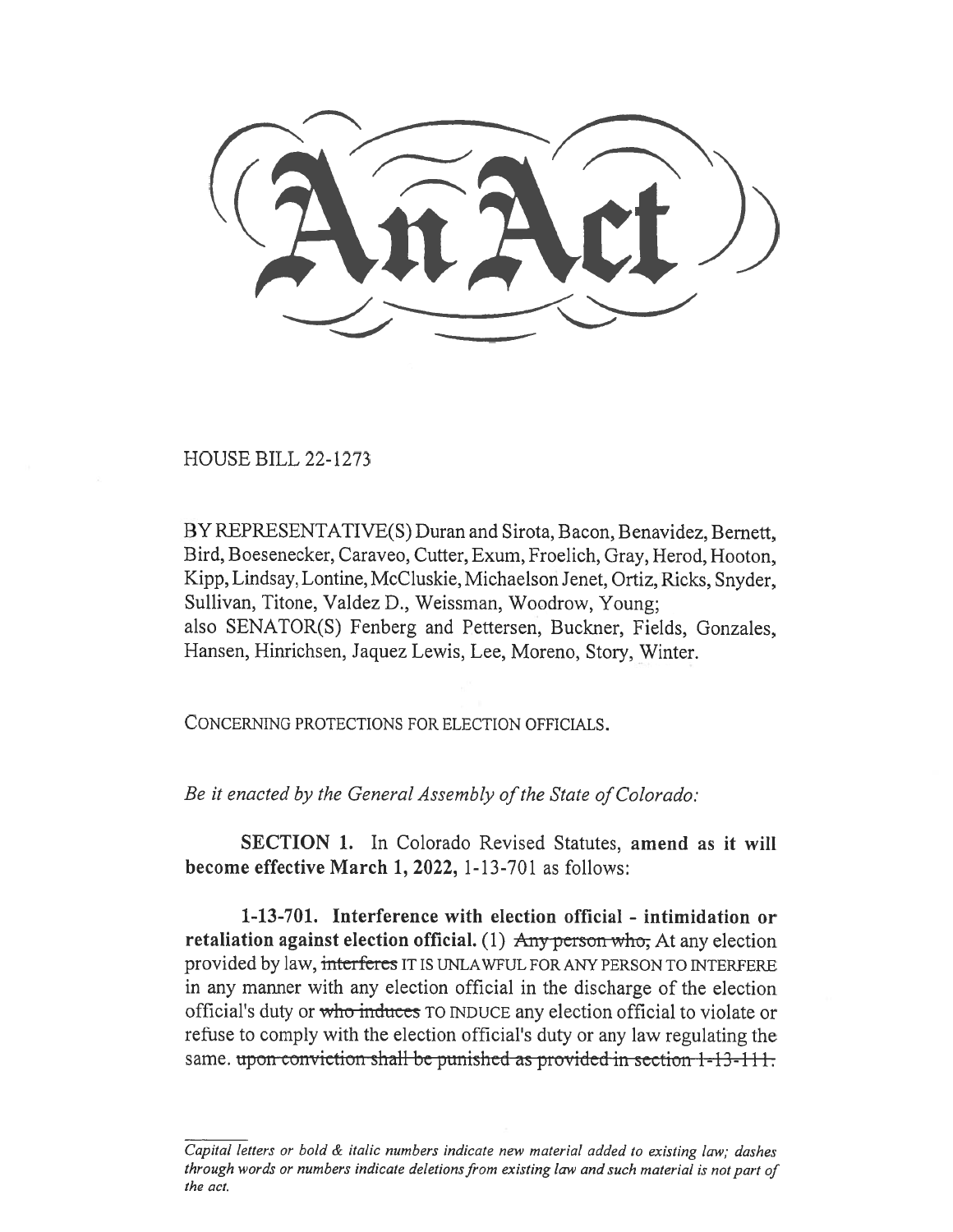(2) IT IS UNLAWFUL FOR ANY PERSON, WHETHER VERBALLY, IN WRITING, OR IN PERSON, TO THREATEN, COERCE, OR INTIMIDATE AN ELECTION OFFICIAL WITH THE INTENT TO:

(a) IMPEDE OR INTERFERE WITH THE OFFICIAL WHILE THE OFFICIAL IS ENGAGED IN THE PERFORMANCE OF THE OFFICIAL'S DUTIES; OR

(b) RETALIATE AGAINST THE OFFICIAL ON ACCOUNT OF THE OFFICIAL'S PERFORMANCE OF THE OFFICIAL'S DUTIES.

(3) THIS SECTION DOES NOT APPLY TO AN ENFORCEMENT ACTION TAKEN PURSUANT TO SECTION 1-1-107 OR 1-1.5-104 OR TO AN ENFORCEMENT ACTION TAKEN BY A DESIGNATED ELECTION OFFICIAL AGAINST AN ELECTION JUDGE FOR A VIOLATION OF A STATUTE, A RULE PROMULGATED BY THE SECRETARY OF STATE, OR THE ELECTION JUDGE'S OATH.

(4) UPON CONVICTION, A PERSON WHO VIOLATES THIS SECTION SHALL BE PUNISHED AS PROVIDED IN SECTION 1-13-111.

SECTION 2. In Colorado Revised Statutes, add 18-9-313.5 as follows:

18-9-313.5. Personal information on the internet - election officials - definitions. (1) AS USED IN THIS SECTION, UNLESS THE CONTEXT OTHERWISE REQUIRES:

(a) "ELECTION DUTIES" MEANS ACTIVITIES REQUIRED OR AUTHORIZED BY LAW TO CONDUCT PUBLIC ELECTIONS PURSUANT TO THE "UNIFORM ELECTION CODE OF 1992", ARTICLES 1 TO 13 OF TITLE 1; THE "COLORADO LOCAL GOVERNMENT ELECTION CODE", ARTICLE 13.5 OF TITLE 1; THE "COLORADO MUNICIPAL ELECTION CODE OF 1965", ARTICLE 10 OF TITLE 31; OR PARTS 8 AND 9 OF ARTICLE 1 OF TITLE 32.

(b) "ELECTION OFFICIAL" MEANS A COUNTY CLERK AND RECORDER, A MUNICIPAL CLERK, AN ELECTION JUDGE, A MEMBER OF A CANVASSING BOARD, A MEMBER OF A BOARD OF COUNTY COMMISSIONERS, A MEMBER OR SECRETARY OF A BOARD OF DIRECTORS AUTHORIZED TO CONDUCT PUBLIC ELECTIONS, A REPRESENTATIVE OF A GOVERNING BODY, OR ANY OTHER PERSON CONTRACTING FOR OR ENGAGED IN THE PERFORMANCE OF ELECTION

## PAGE 2-HOUSE BILL 22-1273

 $\overline{\phantom{a}}$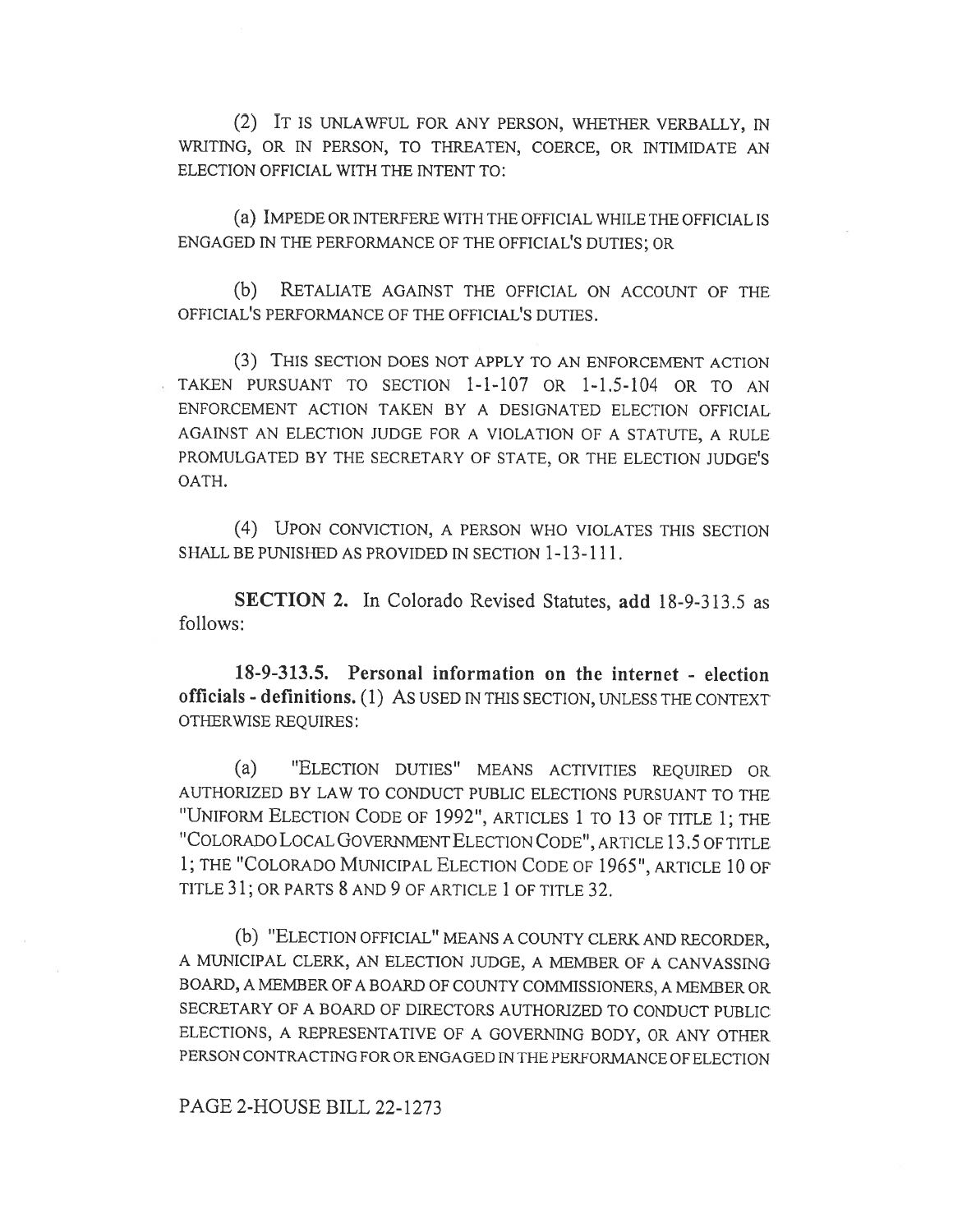DUTIES. "ELECTION OFFICIAL" INCLUDES ANY PERSON WHO IS AN ELECTION WORKER.

(c) "ELECTION WORKER" MEANS A COUNTY CLERK AND RECORDER, A PERSON CURRENTLY EMPLOYED BY A COUNTY TO PERFORM ELECTION DUTIES, A MUNICIPAL CLERK, A PERSON CURRENTLY EMPLOYED BY A MUNICIPAL GOVERNMENT TO PERFORM ELECTION DUTIES, THE SECRETARY OF STATE, AND A PERSON CURRENTLY EMPLOYED BY THE SECRETARY OF STATE TO PERFORM ELECTION DUTIES. "ELECTION WORKER" DOES NOT INCLUDE AN ELECTION JUDGE OR A TEMPORARY EMPLOYEE OF A COUNTY, MUNICIPAL GOVERNMENT, OR THE SECRETARY OF STATE.

(d) "EXEMPT PARTY" MEANS ANY PARTY TO THE RECORD, A SETTLEMENT SERVICE, A TITLE INSURANCE COMPANY, A TITLE INSURANCE AGENCY, A MORTGAGE SERVICER OR A MORTGAGE SERVICER'S QUALIFIED AGENT, OR AN ATTORNEY LICENSED AND IN GOOD STANDING IN THE STATE OF COLORADO TO PRACTICE LAW AND WHO IS ENGAGED IN A REAL ESTATE MATTER.

(e) "IMMEDIATE FAMILY" MEANS:

(I) AN ELECTION OFFICIAL'S SPOUSE, CHILD, OR PARENT; OR

(II) ANY OTHER PERSON W110 LIVES IN TIIE SAME RESIDENCE AS THE ELECTION OFFICIAL.

(f) "MORTGAGE SERVICER" HAS THE SAME MEANING AS SET FORTH IN SECTION 5-21-103 (4).

(g) "PERSONAL INFORMATION" MEANS A PERSON'S HOME ADDRESS, HOME TELEPHONE NUMBER, PERSONAL MOBILE TELEPHONE NUMBER, PAGER NUMBER, OR PERSONAL E-MAIL ADDRESS; A PHOTOGRAPH OF A PERSON; DIRECTIONS TO A PERSON'S HOME; OR A PHOTOGRAPH OR DESCRIPTION OF A PERSON'S HOME, VEHICLE, OR VEHICLE LICENSE PLATE.

(h) "SETTLEMENT SERVICE" MEANS A SERVICE LISTED IN SECTION 10-11-102 (6.7)(a) TO (6.7)(f).

(i) "TITLE INSURANCE AGENCY" HAS THE SAME MEANING AS SET FORTH IN SECTION 10-11-102 (8.5).

PAGE 3-HOUSE BILL 22-1273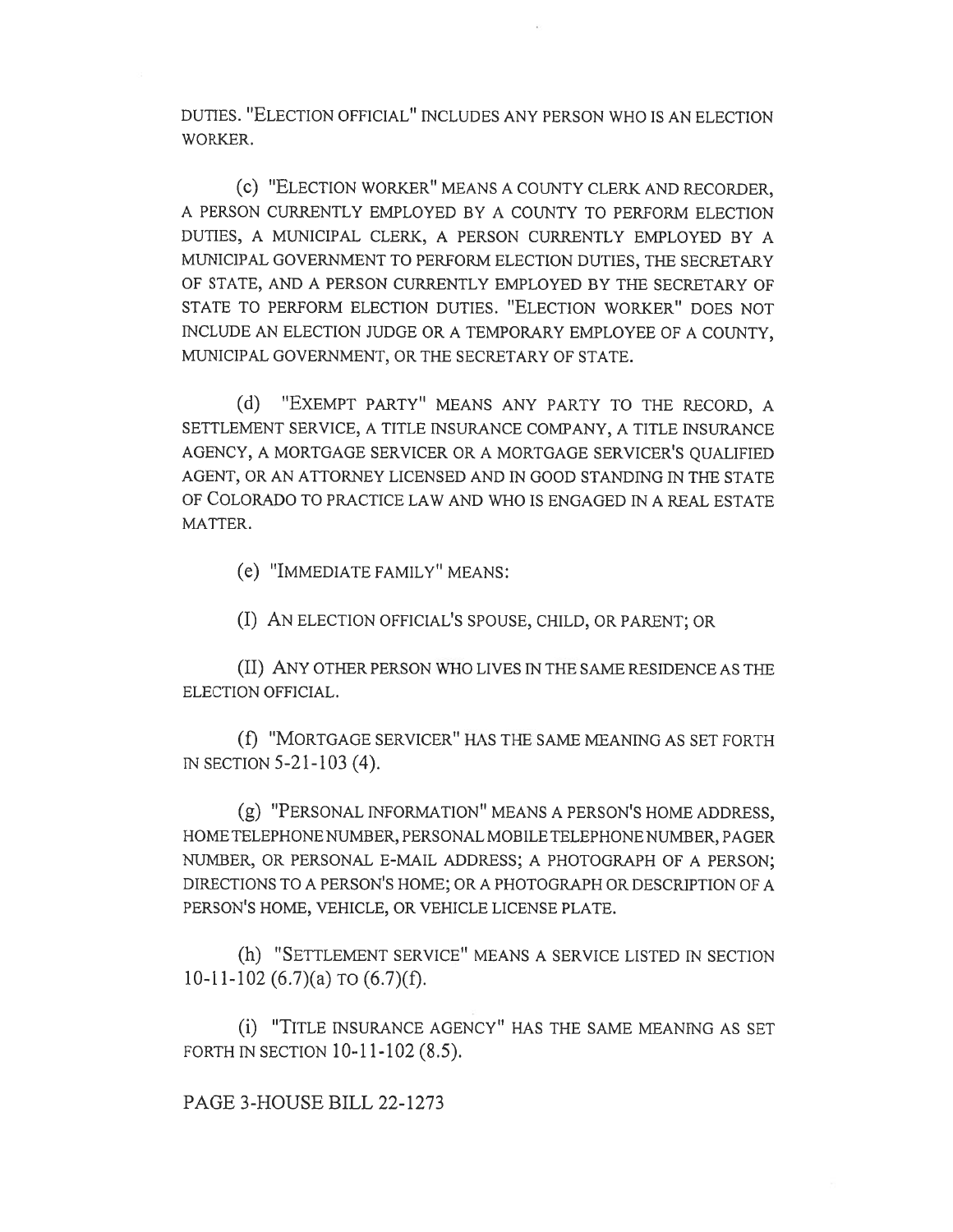(j) "TITLE INSURANCE COMPANY" HAS THE SAME MEANING AS SET FORTH IN SECTION 10-11-102 (10).

(2) (a) IT IS UNLAWFUL FOR A PERSON TO KNOWINGLY MAKE AVAILABLE ON THE INTERNET PERSONAL INFORMATION ABOUT AN ELECTION OFFICIAL OR AN ELECTION OFFICIAL'S IMMEDIATE FAMILY IF THE DISSEMINATION OF PERSONAL INFORMATION POSES AN IMMINENT AND SERIOUS THREAT TO THE SAFETY OF THE ELECTION OFFICIAL OR THE ELECTION OFFICIAL'S IMMEDIATE FAMILY AND THE PERSON MAKING THE INFORMATION AVAILABLE ON THE INTERNET KNOWS OR REASONABLY SHOULD KNOW OF THE IMMINENT AND SERIOUS THREAT.

(b) A VIOLATION OF THIS SUBSECTION (2) IS A CLASS 1 MISDEMEANOR.

(3) (a) AN ELECTION WORKER MAY SUBMIT A WRITTEN REQUEST PURSUANT TO SUBSECTION (3)(b) OF THIS SECTION TO A STATE OR LOCAL GOVERNMENT OFFICIAL TO REMOVE THE ELECTION WORKER'S PERSONAL INFORMATION FROM RECORDS THAT ARE AVAILABLE ON THE INTERNET. IF A STATE OR LOCAL GOVERNMENT OFFICIAL RECEIVES THE WRITTEN REQUEST, THEN THE STATE OR LOCAL GOVERNMENT OFFICIAL SHALL NOT KNOWINGLY MAKE AVAILABLE ON THE INTERNET PERSONAL INFORMATION ABOUT THE ELECTION WORKER.

(b) AN ELECTION WORKER'S WRITTEN REQUEST TO A STATE OR LOCAL GOVERNMENT OFFICIAL TO REMOVE PERSONAL INFORMATION FROM RECORDS THAT THE OFFICIAL MAKES AVAILABLE ON THE INTERNET MUST INCLUDE:

(I) THE ELECTION WORKER'S FULL NAME AND HOME ADDRESS;

(II) EVIDENCE THAT THE PERSON SUBMITTING THE REQUEST IS AN ELECTION WORKER; AND

(III) AN AFFIRMATION STATING UNDER PENALTY OF PERJURY THAT THE ELECTION WORKER SUBMITTING THE REQUEST HAS REASON TO BELIEVE THAT THE DISSEMINATION OF THE PERSONAL INFORMATION CONTAINED IN THE RECORDS THAT THE OFFICIAL MAKES AVAILABLE ON THE INTERNET POSES AN IMMINENT AND SERIOUS THREAT TO THE SAFETY OF THE ELECTION WORKER.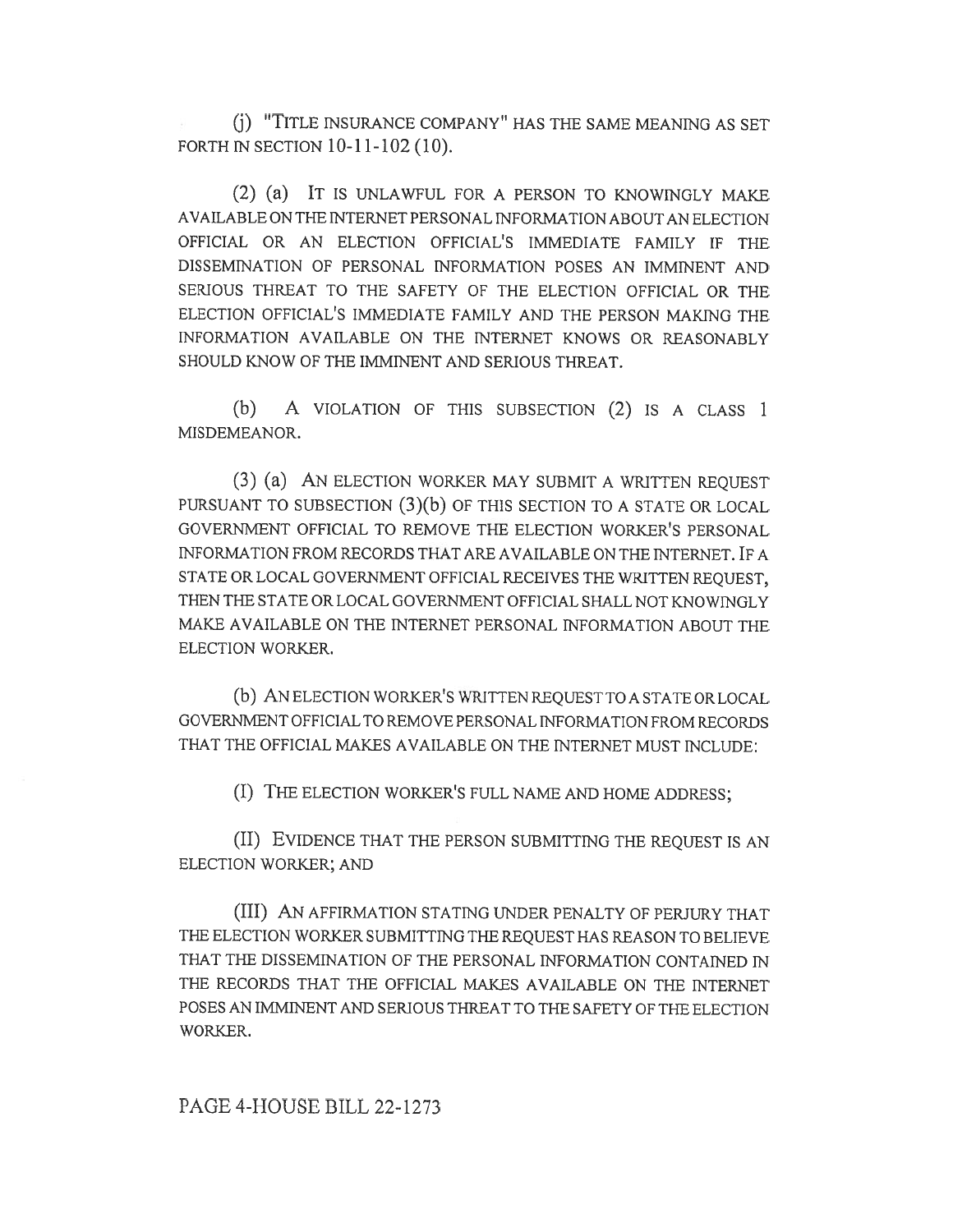(c) AN EXEMPT PARTY MAY ACCESS A RECORD THAT INCLUDES INFORMATION OTHERWISE SUBJECT TO REDACTION PURSUANT TO SUBSECTION (3)(b) OF THIS SECTION AND THAT IS MAINTAINED BY THE COUNTY RECORDER, COUNTY ASSESSOR, OR COUNTY TREASURER IF THE PERSON SEEKING ACCESS TO THE RECORD PROVIDES EVIDENCE AND AN AFFIRMATION UNDER PENALTY OF PERJURY THAT THEY ARE AN EXEMPT PARTY.

(d) EACH COUNTY RECORDER, COUNTY ASSESSOR, OR COUNTY TREASURER SHALL GRANT AN EXEMPT PARTY ACCESS TO THE RECORD BASED ON ITS EXISTING PROCESSES OR SHALL ADOPT A PROCESS TO GRANT ACCESS IF ONE IS NOT ALREADY IN PLACE. EACH COUNTY RECORDER, COUNTY ASSESSOR, OR COUNTY TREASURER MAY ASSESS ADMINISTRATIVE COSTS RELATED TO GRANTING ACCESS TO THE EXEMPT PARTY REQUESTING THE RECORD.

SECTION 3. In Colorado Revised Statutes, 24-72-204, amend  $(3)(a)(XXII)$  as follows:

24-72-204. Allowance or denial of inspection - grounds procedure - appeal - definitions - repeal.  $(3)(a)$  The custodian shall deny the right of inspection of the following records, unless otherwise provided by law; except that the custodian shall make any of the following records, other than letters of reference concerning employment, licensing, or issuance of permits, available to the person in interest in accordance with this subsection (3):

(XXII) Personal information, as defined in section  $18-9-313$  (1)(e), in a record for which the custodian has received a request under section 18-9-313, AND PERSONAL INFORMATION, AS DEFINED IN SECTION 18-9-313.5 (1)(e), IN A RECORD FOR WHICH THE CUSTODIAN HAS RECEIVED A REQUEST UNDER SECTION 18-9-313.5 (3), UNLESS ACCESS TO THE INFORMATION IS AUTHORIZED BY SECTION  $18-9-313.5$  (3)(c);

SECTION 4. Applicability. This act applies to offenses committed on or after the effective date of this act.

SECTION 5. Safety clause. The general assembly hereby finds,

PAGE 5-HOUSE BILL 22-1273